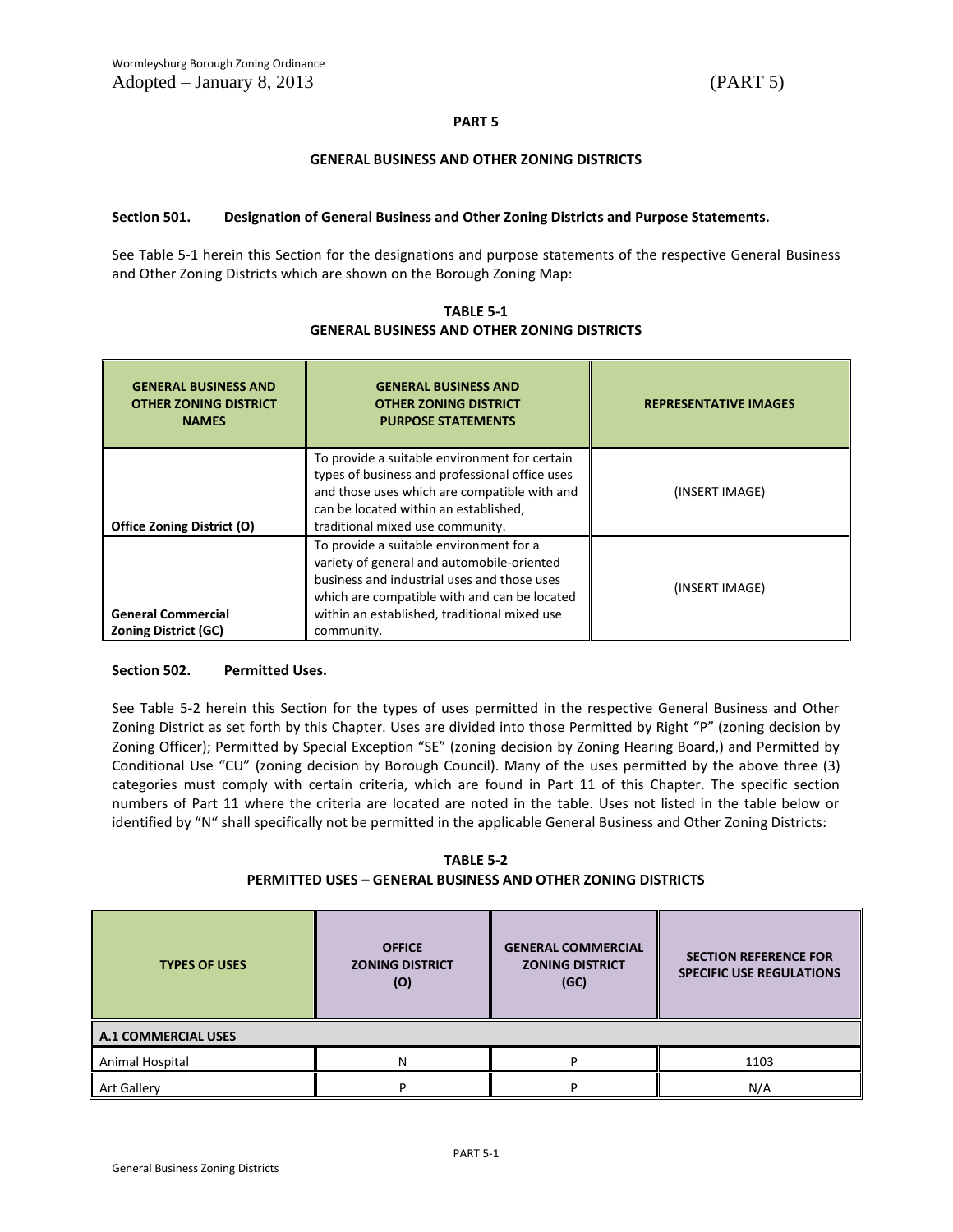| <b>TYPES OF USES</b>                                                                                                                                                        | <b>OFFICE</b><br><b>GENERAL COMMERCIAL</b><br><b>ZONING DISTRICT</b><br><b>ZONING DISTRICT</b><br>(O)<br>(GC) |    | <b>SECTION REFERENCE FOR</b><br><b>SPECIFIC USE REGULATIONS</b> |  |
|-----------------------------------------------------------------------------------------------------------------------------------------------------------------------------|---------------------------------------------------------------------------------------------------------------|----|-----------------------------------------------------------------|--|
| Automobile, Boat, Heavy<br>Equipment, Mobile / Manufactured<br>Home, Recreational Vehicle, and<br>Other Similar Motor Vehicle Rental<br>/ Sales, Repair / Service, Washing, |                                                                                                               |    |                                                                 |  |
| and/or Fuel / Gas Sales                                                                                                                                                     | N                                                                                                             | P  | 1103                                                            |  |
| Bank                                                                                                                                                                        | P                                                                                                             | P  | N/A                                                             |  |
| Beer and Ale Wholesale Distribution                                                                                                                                         | N                                                                                                             | P  | N/A                                                             |  |
| Commercial Recreation, Indoor                                                                                                                                               | N                                                                                                             | P  | N/A                                                             |  |
| Commercial Recreation, Outdoor                                                                                                                                              | N                                                                                                             | P  | 1103                                                            |  |
| Convenience Store                                                                                                                                                           | N                                                                                                             | P  | 1103                                                            |  |
| Copy Shop / Business Service                                                                                                                                                | P                                                                                                             | P  | N/A                                                             |  |
| Craftsman / Artisan Studio                                                                                                                                                  | P                                                                                                             | P  | N/A                                                             |  |
| Farmer's / Flea Market, Outdoor                                                                                                                                             | N                                                                                                             | P  | 1103                                                            |  |
| Financial Service, Other                                                                                                                                                    | N                                                                                                             | P  | N/A                                                             |  |
| Food Service                                                                                                                                                                | N                                                                                                             | P  | N/A                                                             |  |
| <b>Funeral Home</b>                                                                                                                                                         | N                                                                                                             | P  | 1103                                                            |  |
| Heliport                                                                                                                                                                    | N                                                                                                             | P  | N/A                                                             |  |
| Home Improvement Center, Lumber<br>Sales, and Building Materials Sales                                                                                                      | N                                                                                                             | P  | 1103                                                            |  |
| Hotel                                                                                                                                                                       | N                                                                                                             | P  | N/A                                                             |  |
| Kennel, Commercial                                                                                                                                                          | N                                                                                                             | P  | 1103                                                            |  |
| Laundry & Dry Cleaning Facility<br>(Personal)                                                                                                                               | N                                                                                                             | P  | N/A                                                             |  |
| <b>Liquor Store</b>                                                                                                                                                         | N                                                                                                             | P  | N/A                                                             |  |
| Mini-Storage Warehouse                                                                                                                                                      | N                                                                                                             | P  | 1103                                                            |  |
| Motel                                                                                                                                                                       | N                                                                                                             | P  | N/A                                                             |  |
| Nightclub                                                                                                                                                                   | N                                                                                                             | CU | 1103                                                            |  |
| Office, Business and Professional                                                                                                                                           | P                                                                                                             | P  | N/A                                                             |  |
| Office, Medical                                                                                                                                                             | P                                                                                                             | P  | N/A                                                             |  |
| Parking Lot / Parking Structure                                                                                                                                             | P                                                                                                             | P  | 1103                                                            |  |
| Personal Service                                                                                                                                                            | P                                                                                                             | P  | N/A                                                             |  |
| Restaurant                                                                                                                                                                  | ${\sf N}$                                                                                                     | P  | N/A                                                             |  |
| <b>Retail Business</b>                                                                                                                                                      | ${\sf N}$                                                                                                     | P  | N/A                                                             |  |
| School, Commercial                                                                                                                                                          | $\sf P$                                                                                                       | P  | N/A                                                             |  |
| School, Vocational                                                                                                                                                          | N                                                                                                             | P  | N/A                                                             |  |
| Sexually Oriented Businesses and/or<br><b>Related Uses</b>                                                                                                                  | N                                                                                                             | SE | 1103                                                            |  |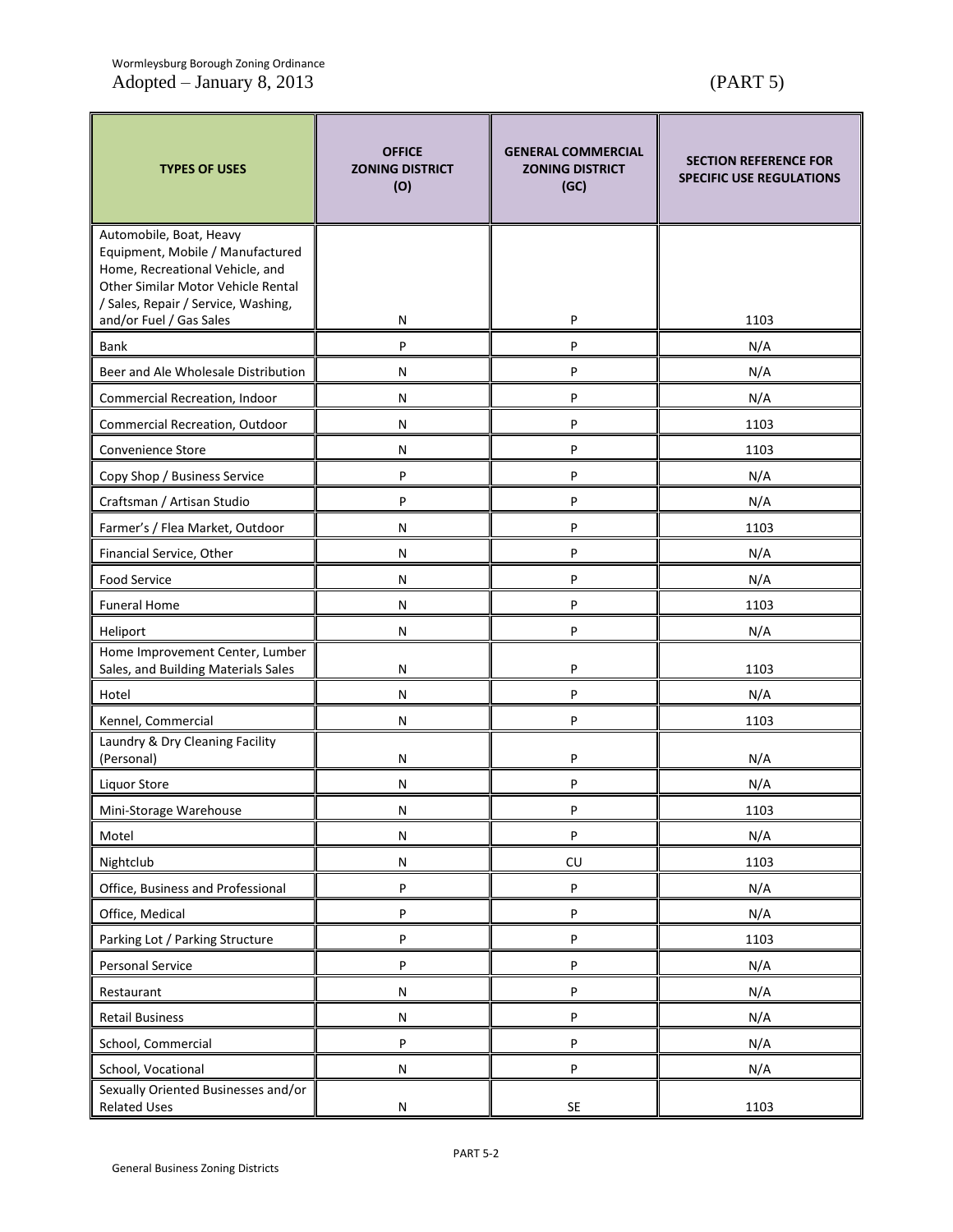# Wormleysburg Borough Zoning Ordinance Adopted – January 8, 2013 (PART 5)

| <b>TYPES OF USES</b>                                                              | <b>OFFICE</b><br><b>ZONING DISTRICT</b><br>(O) | <b>GENERAL COMMERCIAL</b><br><b>ZONING DISTRICT</b><br>(GC) | <b>SECTION REFERENCE FOR</b><br><b>SPECIFIC USE REGULATIONS</b> |  |
|-----------------------------------------------------------------------------------|------------------------------------------------|-------------------------------------------------------------|-----------------------------------------------------------------|--|
| Shopping Center, General                                                          | N                                              | P                                                           | N/A                                                             |  |
| Tattoo Parlor / Body Piercing                                                     | N                                              | P                                                           | N/A                                                             |  |
| Tavern / Bar                                                                      | N                                              | <b>CU</b>                                                   | 1103                                                            |  |
| Theater, Indoor                                                                   | N                                              | P                                                           | N/A                                                             |  |
| Therapeutic Massage Facility                                                      | N                                              | P                                                           | N/A                                                             |  |
| Veterinary Office                                                                 | P                                              | P                                                           | N/A                                                             |  |
| <b>A.2 INDUSTRIAL USES</b>                                                        |                                                |                                                             |                                                                 |  |
| Automobile Wrecking, Junk, and<br><b>Scrap Storage and Sales</b>                  | N                                              | P                                                           | 1104                                                            |  |
| Industrial Use, Heavy                                                             | N                                              | <b>CU</b>                                                   | N/A                                                             |  |
| Industrial Use, Light                                                             | N                                              | P                                                           | N/A                                                             |  |
| Laundry & Dry Cleaning Facility<br>(Industrial)                                   | N                                              | P                                                           | N/A                                                             |  |
| <b>Mineral Extraction</b>                                                         | N                                              | <b>CU</b>                                                   | 1104                                                            |  |
| Outdoor Storage                                                                   | N                                              | P                                                           | Part 7                                                          |  |
| Research and Development                                                          | P                                              | P                                                           | N/A                                                             |  |
| Solid Waste Transfer Facility                                                     | N                                              | CU                                                          | N/A                                                             |  |
| Warehousing, Distribution, and<br>Wholesaling                                     | P<br>N                                         |                                                             | N/A                                                             |  |
| A.3 INSTITUTIONAL / CIVIC USES                                                    |                                                |                                                             |                                                                 |  |
| Cemetery                                                                          | N                                              | P                                                           | 1105                                                            |  |
| Clinic, Medical / Urgent Care                                                     | N                                              | P                                                           | N/A                                                             |  |
| Clubhouse or Lodge, Private                                                       | P                                              | P                                                           | 1105                                                            |  |
| <b>Community Center</b>                                                           | N                                              | P                                                           | N/A                                                             |  |
| <b>Continuing Care Retirement Facility</b>                                        | N                                              | P                                                           | 1105                                                            |  |
| Daycare, Commercial                                                               | P                                              | P                                                           | 1105                                                            |  |
| <b>Emergency Services</b>                                                         | N                                              | P                                                           | N/A                                                             |  |
| Government Facility, Other Than<br>Municipal Owned Use                            | P                                              | P                                                           | N/A                                                             |  |
| Group Care Facility                                                               | N                                              | P                                                           | 1105                                                            |  |
| Hospital                                                                          | N                                              | P                                                           | 1105                                                            |  |
| Library                                                                           | N                                              | P                                                           | N/A                                                             |  |
| Long Term Care Nursing Home or<br>Personal Care Facility                          | ${\sf N}$                                      | P                                                           | 1105                                                            |  |
| Municipal Owned Use                                                               | P                                              | P                                                           | N/A                                                             |  |
| Park, Playground, and Other Non-<br><b>Commercial Outdoor Recreational</b><br>Use | P                                              | P                                                           | 1105                                                            |  |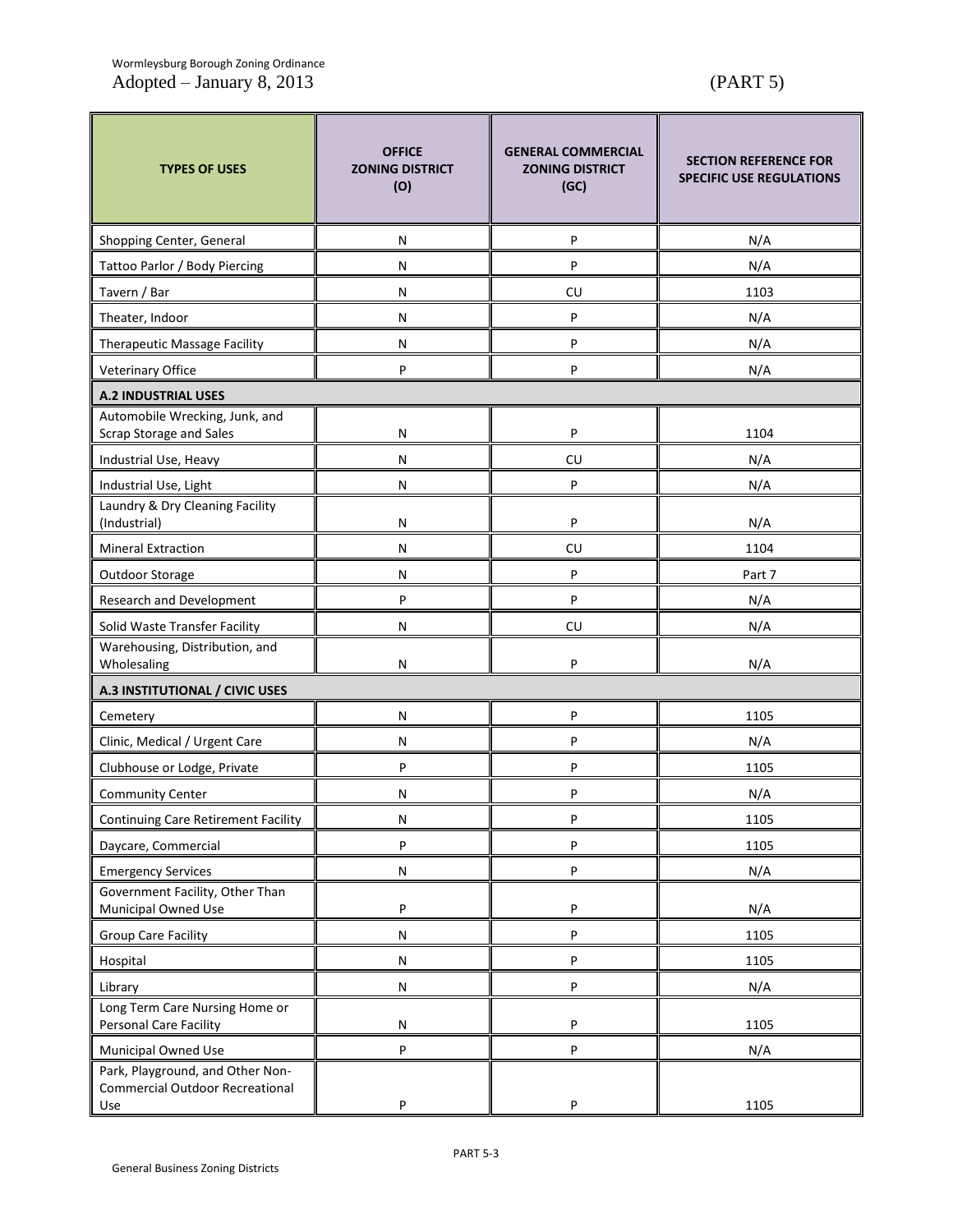# Wormleysburg Borough Zoning Ordinance Adopted – January 8, 2013 (PART 5)

| <b>TYPES OF USES</b>                                    | <b>OFFICE</b><br><b>ZONING DISTRICT</b><br>(O) | <b>GENERAL COMMERCIAL</b><br><b>ZONING DISTRICT</b><br>(GC) | <b>SECTION REFERENCE FOR</b><br><b>SPECIFIC USE REGULATIONS</b> |  |
|---------------------------------------------------------|------------------------------------------------|-------------------------------------------------------------|-----------------------------------------------------------------|--|
| Place of Worship                                        | P                                              | P                                                           | N/A                                                             |  |
| Post Office                                             | P                                              | P                                                           | N/A                                                             |  |
| Public / Private Works Facility                         | N                                              | <b>SE</b>                                                   | 1105                                                            |  |
| <b>Recycling Collection Point</b>                       | N                                              | P                                                           | N/A                                                             |  |
| School, Public or Private                               | P                                              | P                                                           | N/A                                                             |  |
| <b>Treatment Center</b>                                 | N                                              | CU                                                          | 1105                                                            |  |
| University / College                                    | P                                              | N                                                           |                                                                 |  |
| A.4 FORESTRY / AGRICULTURE USES                         |                                                |                                                             |                                                                 |  |
| Agricultural Operation                                  | P                                              | P                                                           | 1106                                                            |  |
| Community Garden                                        | P                                              | P                                                           | 1106                                                            |  |
| Forestry (Timber Harvesting)                            | P                                              | P                                                           | 1106                                                            |  |
| <b>Plant Nursery</b>                                    | N                                              | P                                                           | N/A                                                             |  |
| <b>B.5 MISCELLANEOUS USES</b>                           |                                                |                                                             |                                                                 |  |
| Billboard                                               | N                                              | CU                                                          | Part 8                                                          |  |
| <b>Telecommunications Signal Site</b><br>(Antenna Only) | P                                              | P                                                           | 1107                                                            |  |
| Telecommunications Signal Site                          | N                                              | CU                                                          | 1107                                                            |  |
| <b>B. SPECIFIC ACCESSORY USES</b>                       |                                                |                                                             |                                                                 |  |
| <b>Accessory Apartment</b>                              | N                                              | N                                                           | 1108                                                            |  |
| Automated Banking or Postal<br>Facility                 | P                                              | P<br>1108                                                   |                                                                 |  |
| <b>Community Garden</b>                                 | P                                              | P                                                           |                                                                 |  |
| Drive-Thru Facility for Permitted<br>Use                | N                                              | P<br>1108                                                   |                                                                 |  |
| Heliport                                                | N                                              | P                                                           | N/A                                                             |  |
| Outdoor Café / Dining                                   | N                                              | P                                                           | 1108                                                            |  |
| <b>Outside Display and Sales</b>                        | N                                              | P<br>1108                                                   |                                                                 |  |

**P Permitted by Right (zoning decision by Zoning Officer)**

**SE Permitted by Special Exception Use (zoning decision by Zoning Hearing Board)**

**CU Permitted by Conditional Use (zoning decision by Borough Council)**

**N Not Permitted**

### **Section 503. Area and Design Requirements.**

See Tables 5-3 – 5-4 herein this Section for the area and design requirements for all development activities and uses within the respective General Business and Other Zoning Districts. Additionally, to the maximum extent feasible, all development activities and uses shall respect, maintain, and be compatible with the predominant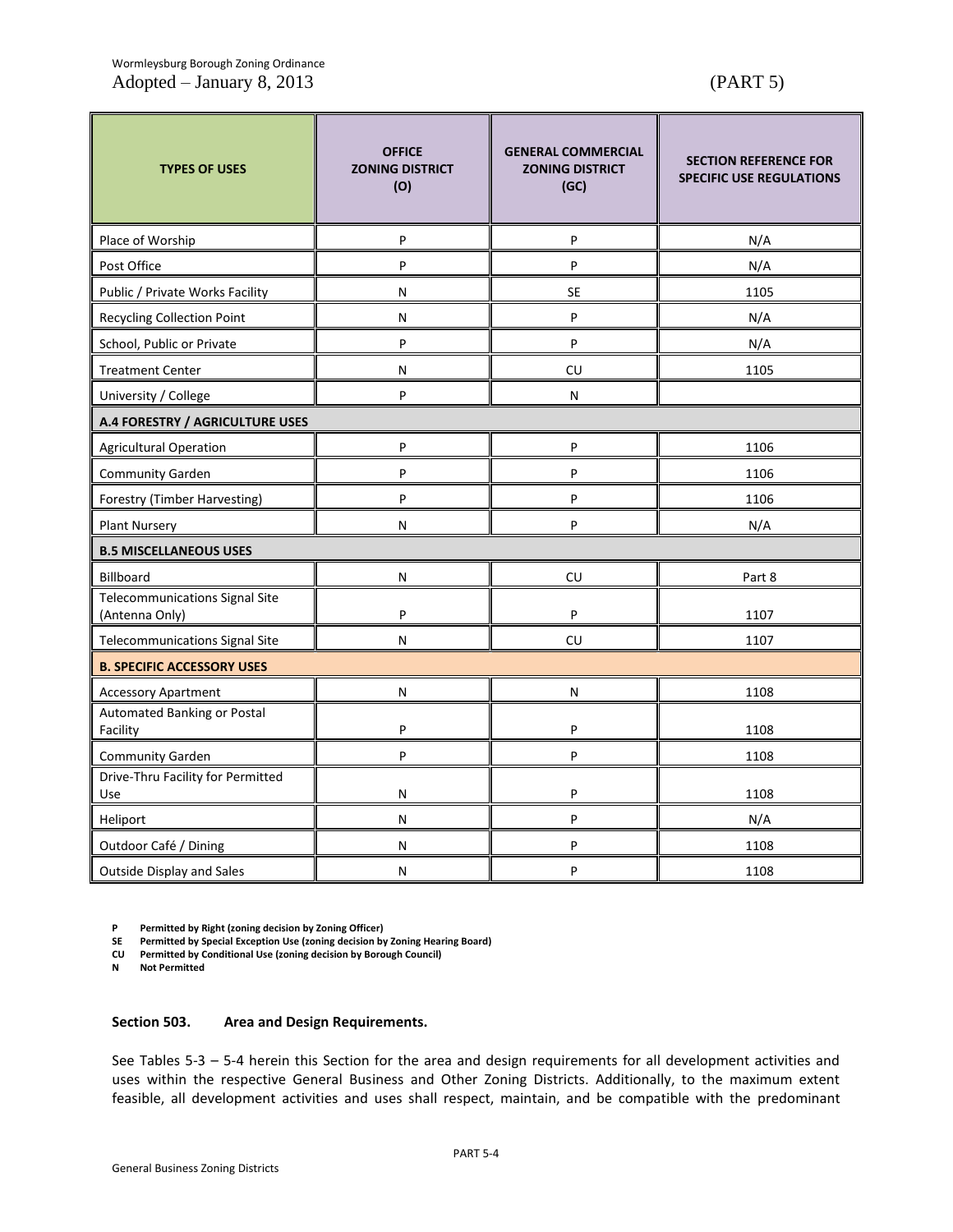Wormleysburg Borough Zoning Ordinance Adopted – January 8, 2013 (PART 5)

development pattern, context, and character features of the adjacent and nearby buildings / structures and development including height, scale, setback, orientation, lot access, and off-street parking. Unless specifically listed herein this Section and Part 6 of this Chapter relating to *Edgewater Compatibility Overlay Zoning District (ECO)*, applicants for new development and uses may, and are strongly encouraged, to utilize the other building and development compatibility design guidelines and standards set forth in Part 6 of this Chapter relating to *Edgewater Compatibility Overlay Zoning District (ECO)*:

# **TABLE 5-3 AREA AND DESIGN REQUIREMENTS OFFICE ZONING DISTRICT (O)**

|                                                               | <b>PERMITTED USES</b>                                                                                                                                                                                                       |                                                                                                                                                                     |  |  |
|---------------------------------------------------------------|-----------------------------------------------------------------------------------------------------------------------------------------------------------------------------------------------------------------------------|---------------------------------------------------------------------------------------------------------------------------------------------------------------------|--|--|
| <b>AREA / DESIGN FEATURES</b>                                 | <b>ALL USES</b><br>(UNLESS SPECIFICALLY LISTED IN PART 11)                                                                                                                                                                  | <b>ACCESSORY USE OR STRUCTURE (OTHER</b><br>THAN SPECIFIED HEREIN ELSEWHERE THIS<br><b>CHAPTER INCLUDING PART 7, PART 9, AND</b><br><b>PART 11 OF THIS CHAPTER)</b> |  |  |
| <b>Net Lot Area (Minimum)</b>                                 | 5,000 sq. ft.                                                                                                                                                                                                               | Included as part of total minimum lot area for<br>principal use.                                                                                                    |  |  |
| Lot Width at Lot Frontage -<br><b>Interior (Minimum)</b>      | 50 ft.                                                                                                                                                                                                                      | Included as part of total minimum lot width for<br>principal use.                                                                                                   |  |  |
| Lot Width at Lot Frontage -<br><b>Corner (Minimum)</b>        | 65 ft.                                                                                                                                                                                                                      | Included as part of total minimum lot width for<br>principal use.                                                                                                   |  |  |
| <b>Setback - Front (Minimum)</b>                              | 20 ft.                                                                                                                                                                                                                      | Included as part of the minimum front<br>setback for the principal use.                                                                                             |  |  |
| Setback - Side (Minimum)                                      | 15 ft. each side, except 0 ft. at the shared lot<br>line of lawfully attached buildings or uses<br>constructed with a shared common party wall<br>and the written consent of the owner of the<br>abutting lot and building. | Included as part of the minimum side<br>setback for the principal use.                                                                                              |  |  |
| Setback - Rear (Minimum)                                      | 20 ft.                                                                                                                                                                                                                      | Included as part of the minimum rear<br>setback for the principal use.                                                                                              |  |  |
| <b>Impervious Lot Coverage</b><br>(Maximum)                   | 75%                                                                                                                                                                                                                         | Included as part of total maximum impervious<br>coverage for principal use.                                                                                         |  |  |
| <b>Vegetative Coverage</b><br>(Minimum)                       | 15%                                                                                                                                                                                                                         | Included as part of total minimum vegetative<br>coverage for the principal use.                                                                                     |  |  |
| <b>Building Height / Structure</b><br><b>Height (Maximum)</b> | 40 ft. or 4 stories*                                                                                                                                                                                                        | Not permitted to be higher than the principal<br>structure.                                                                                                         |  |  |

\* The maximum height may be increased one (1) additional story for each additional five (5) feet that the structure is setback beyond each minimum required side and rear setback, to a maximum of five (5) stories or fifty-five (55) feet. However, the height may be raised to six (6) stories or sixty-five (65) if the first (1st) floor is solely used for parking and/or entrance lobbies to the upper floors, to include elevator areas and fire tower areas.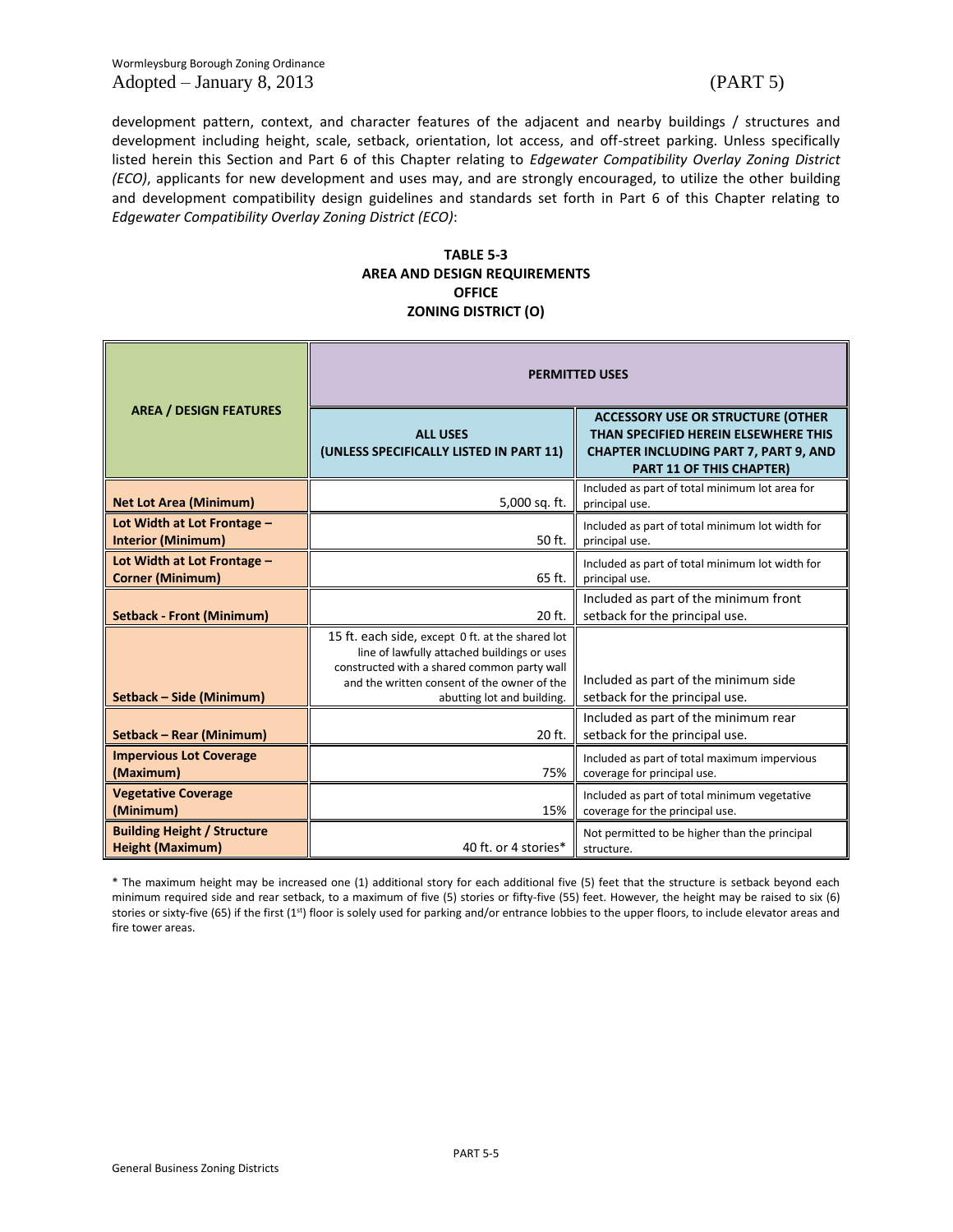# **TABLE 5-4 AREA AND DESIGN REQUIREMENTS GENERAL COMMERCIAL ZONING DISTRICT (GC)**

|                                                               | <b>PERMITTED USES</b>                                                                                                                                                                                                       |                                                                                                                                                                     |  |  |
|---------------------------------------------------------------|-----------------------------------------------------------------------------------------------------------------------------------------------------------------------------------------------------------------------------|---------------------------------------------------------------------------------------------------------------------------------------------------------------------|--|--|
| <b>AREA / DESIGN FEATURES</b>                                 | <b>ALL USES</b><br>(UNLESS SPECIFICALLY LISTED IN PART 11)                                                                                                                                                                  | <b>ACCESSORY USE OR STRUCTURE (OTHER</b><br>THAN SPECIFIED HEREIN ELSEWHERE THIS<br><b>CHAPTER INCLUDING PART 7, PART 9, AND</b><br><b>PART 11 OF THIS CHAPTER)</b> |  |  |
| <b>Net Lot Area (Minimum)</b>                                 | 5,000 sq. ft.                                                                                                                                                                                                               | Included as part of total minimum lot area for<br>principal use.                                                                                                    |  |  |
| Lot Width at Lot Frontage -<br><b>Interior (Minimum)</b>      | 50 ft.                                                                                                                                                                                                                      | Included as part of total minimum lot width for<br>principal use.                                                                                                   |  |  |
| Lot Width at Lot Frontage -<br><b>Corner (Minimum)</b>        | 65 ft.                                                                                                                                                                                                                      | Included as part of total minimum lot width for<br>principal use.                                                                                                   |  |  |
| <b>Setback - Front (Minimum)</b>                              | 20 ft.                                                                                                                                                                                                                      | Included as part of the minimum front<br>setback for the principal use.                                                                                             |  |  |
| Setback - Side (Minimum)                                      | 15 ft. each side, except 0 ft. at the shared lot<br>line of lawfully attached buildings or uses<br>constructed with a shared common party wall<br>and the written consent of the owner of the<br>abutting lot and building. | Included as part of the minimum side<br>setback for the principal use.                                                                                              |  |  |
| Setback - Rear (Minimum)                                      | 20 ft.                                                                                                                                                                                                                      | Included as part of the minimum rear<br>setback for the principal use.                                                                                              |  |  |
| <b>Impervious Lot Coverage</b><br>(Maximum)                   | 75%                                                                                                                                                                                                                         | Included as part of total maximum impervious<br>coverage for principal use.                                                                                         |  |  |
| <b>Vegetative Coverage</b><br>(Minimum)                       | 15%                                                                                                                                                                                                                         | Included as part of total minimum vegetative<br>coverage for the principal use.                                                                                     |  |  |
| <b>Building Height / Structure</b><br><b>Height (Maximum)</b> | 40 ft. or 4 stories*                                                                                                                                                                                                        | Not permitted to be higher than the principal<br>structure.                                                                                                         |  |  |

\* The maximum height may be increased one (1) additional story for each additional five (5) feet that the structure is setback beyond each minimum required side and rear setback, to a maximum of five (5) stories or fifty-five (55) feet. However, the height may be raised to six (6) stories or sixty-five (65) if the first (1<sup>st</sup>) floor is solely used for parking and/or entrance lobbies to the upper floors, to include elevator areas and fire tower areas.

# **Section 504. Compliance with General Regulations and Specific Standards.**

Additionally all development activities and uses within the respective General Business and Other Zoning Districts shall comply with all applicable general standards of this Chapter including but not limited to:

- A. General Regulations of Part 7 of this Chapter;
- B. Sign Regulations of Part 8 of this Chapter; and
- C. Lot Access, Parking, and Loading Regulations of Part 9 of this Chapter.

**Section 505. Overlay Zoning Districts.**